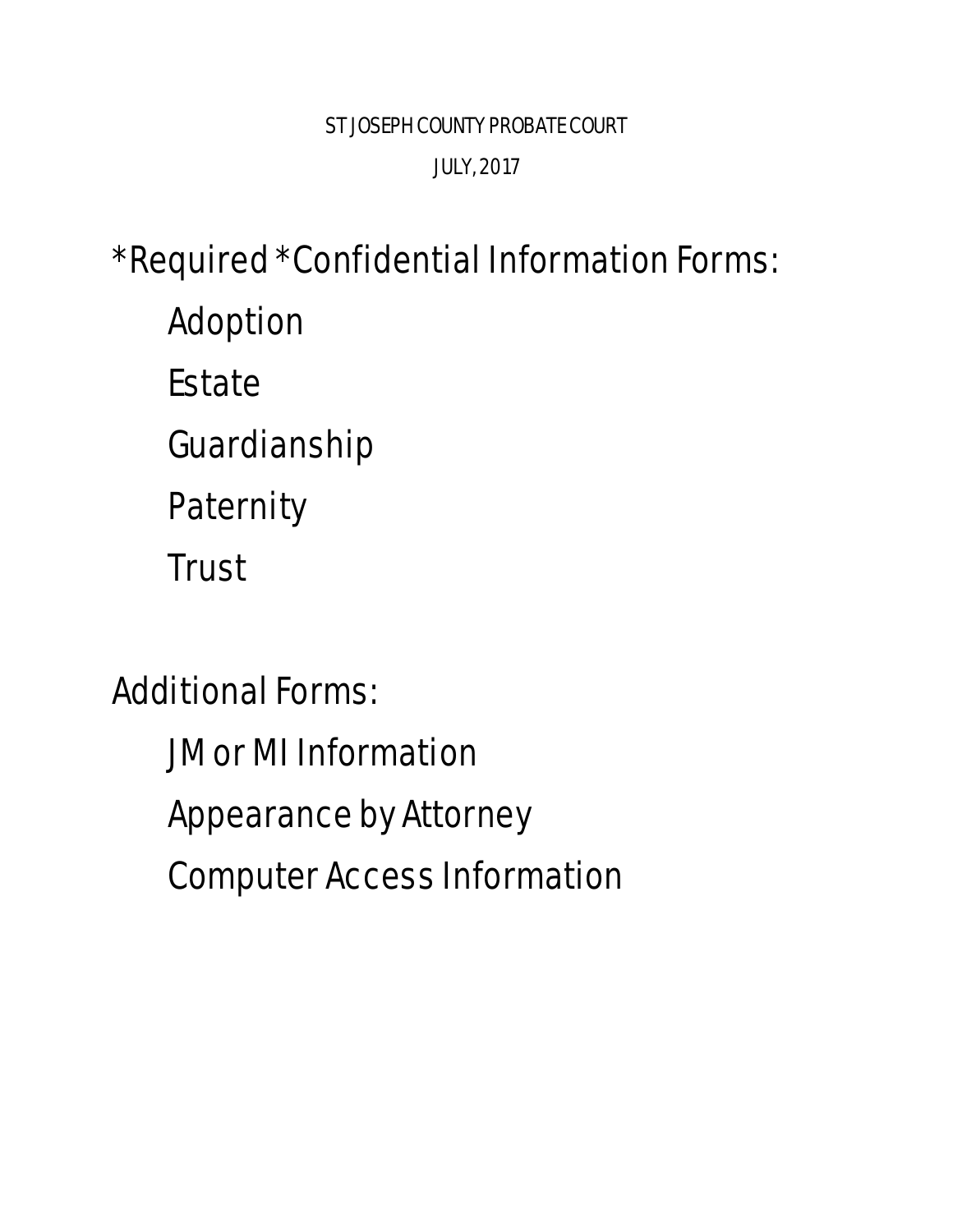<span id="page-1-0"></span>

| ---------------------NOT FOR PUBLIC ACCESS-------------------- |  |  |
|----------------------------------------------------------------|--|--|
|----------------------------------------------------------------|--|--|

Revised 7.17

## **ADOPTION INFORMATION FORM**

Cause Number 71J01- \_\_\_\_\_\_AD-000\_\_\_\_\_\_\_

Quest Number \_\_\_\_\_\_\_\_\_

Adoption Clerk is Lauren @ 574.235.5366

| Attorney's               | Name & ID Number<br>Firm Name<br>Address<br>Phone & Fax $#$<br><b>E-Mail Address</b><br><u> 1989 - Johann John Harry, mars ar yn y brenin y brenin y brenin y brenin y brenin y brenin y brenin y brenin</u><br><b>Attorney Represents</b> |
|--------------------------|--------------------------------------------------------------------------------------------------------------------------------------------------------------------------------------------------------------------------------------------|
| A. Bring:                |                                                                                                                                                                                                                                            |
|                          | 1. A check in the amount of 157.00 – Made Payable to: St Joseph County Clerk                                                                                                                                                               |
|                          | B. Required At Closing: Made payable to: Indiana State Department of Health (No Cash)                                                                                                                                                      |
|                          | 1. Medical Report<br>\$20.00                                                                                                                                                                                                               |
|                          | 2. Record of Adoption<br>\$10.00                                                                                                                                                                                                           |
|                          | 3. Putative Father Registry \$50.00                                                                                                                                                                                                        |
| C. Type of Adoption      |                                                                                                                                                                                                                                            |
|                          | Private ____Step Parent _____Single Parent _____Foster Family ____Foreign_____<br>REQUIRED INFORMATION !!!                                                                                                                                 |
| D. Child to be Adopted:  |                                                                                                                                                                                                                                            |
|                          | 1. Child's Name:<br><u> 1989 - Johann John Stoff, deutscher Stoffen und der Stoffen und der Stoffen und der Stoffen und der Stoffen u</u>                                                                                                  |
|                          | Address:<br><u> 1989 - Johann John Stone, market fan de Amerikaanske kommunister fan de Amerikaanske kommunister fan de Amerikaans</u>                                                                                                     |
|                          | Place of Birth 2008 and 2008 and 2008 and 2008 and 2008 and 2008 and 2008 and 2008 and 2008 and 2008 and 2008 and 2008 and 2008 and 2008 and 2008 and 2008 and 2008 and 2008 and 2008 and 2008 and 2008 and 2008 and 2008 and              |
|                          | Race Sex Date of Birth Age SS#                                                                                                                                                                                                             |
|                          |                                                                                                                                                                                                                                            |
| E. Adoptive Parent(s):   |                                                                                                                                                                                                                                            |
|                          |                                                                                                                                                                                                                                            |
|                          | Address:                                                                                                                                                                                                                                   |
|                          |                                                                                                                                                                                                                                            |
|                          |                                                                                                                                                                                                                                            |
|                          |                                                                                                                                                                                                                                            |
|                          | Address:<br><u> 1989 - Johann John Stone, markin film ar yn y brenin y brenin y brenin y brenin y brenin y brenin y brenin y</u>                                                                                                           |
|                          |                                                                                                                                                                                                                                            |
|                          |                                                                                                                                                                                                                                            |
| F. Biological Parent(s): |                                                                                                                                                                                                                                            |
|                          |                                                                                                                                                                                                                                            |
|                          | Address:                                                                                                                                                                                                                                   |
|                          |                                                                                                                                                                                                                                            |
|                          |                                                                                                                                                                                                                                            |
|                          | Address:                                                                                                                                                                                                                                   |
|                          | Race ______ Date of Birth ___________ Age____ SS#_________                                                                                                                                                                                 |

ATTORNEY'S "APPEARANCE" SIGNATURE

\_\_\_\_\_\_\_\_\_\_\_\_\_\_\_\_\_\_\_\_\_\_\_\_\_\_\_\_\_\_\_\_\_\_\_\_\_\_\_\_\_\_\_\_\_\_\_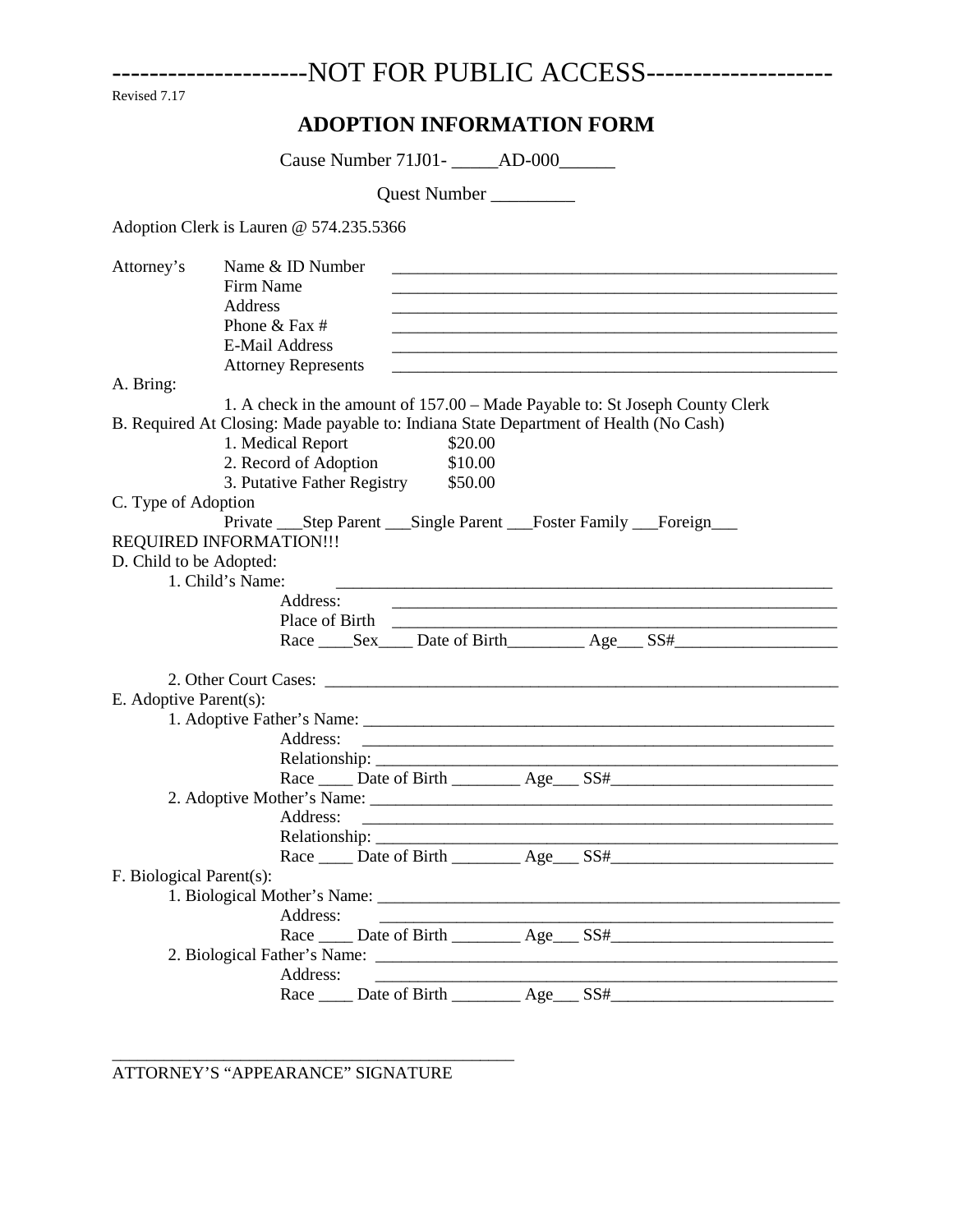| --------------------------NOT FOR PUBLIC ACCESS- |  |
|--------------------------------------------------|--|
|--------------------------------------------------|--|

Revised 8.18

## **ESTATE INFORMATION FORM**

|            | Cause Number 71J01-<br><u> ES-000</u>                                                                                                                   |
|------------|---------------------------------------------------------------------------------------------------------------------------------------------------------|
|            |                                                                                                                                                         |
|            | Estate Clerk's Phone # 574.235.5370                                                                                                                     |
| Attorney's | Name & ID Number<br><u> 2008 - Jan Barbarat, margaret amerikan basar dan menjadi basa dan menjadi basa dan menjadi basa dan menjadi ba</u><br>Firm Name |
|            | Phone & $\overline{Fast}$                                                                                                                               |
|            | E-Mail Address $\frac{1}{\text{Constant Person} - \text{Name & } \text{Phone #}}$                                                                       |
|            |                                                                                                                                                         |
| A. Bring:  | 1. A check in the amount of \$177.00<br>2. The Original Will                                                                                            |
|            | 3. Envelopes addressed for Heirs and, if needed, Creditors                                                                                              |
|            | If you desire certified service, it must be postage paid by you                                                                                         |
|            | If you desire Copy Service, it requires a \$28.00 check to the St. Joseph County Sheriff                                                                |
|            | B. Type of Filing & Assigned Case Type:<br>ES or EU-Testate<br>ES or EU-Intestate                                                                       |
|            | ES-Supervised<br>EU-Unsupervised                                                                                                                        |
|            | EU-Wrongful Death -OR- ES-Wrongful Death                                                                                                                |
|            | (Includes Administration)<br>(No Administration)                                                                                                        |
|            | <b>EM-Small Estate</b><br>EU-Ancillary                                                                                                                  |
|            | EM-Inheritance Tax Only - No \$ Charge PL-Will Contest                                                                                                  |
|            | $EM$ -Spread the Will Only – No \$ Charge                                                                                                               |
|            | EM-Spread the Will AND Inheritance $Tax - No$ \$ Charge                                                                                                 |
|            | EM-Open Safe Deposit Box Only - No \$ Charge                                                                                                            |
|            | C. REQUIRED INFORMATION!!!                                                                                                                              |
|            |                                                                                                                                                         |
|            |                                                                                                                                                         |
|            | Other Court Cases:                                                                                                                                      |
|            | 2. Personal Representative(s) or Petitioner(s)Name, Race, Sex, Date of Birth, SSN#, Relationship, Address:                                              |
|            | 3. Relatives/Heirs Name, Race, Sex, Date of Birth, Social Security, Relationship, Address:                                                              |
|            | (Use another page if needed)                                                                                                                            |
|            |                                                                                                                                                         |
|            |                                                                                                                                                         |
|            | 4. Unsupervised Estates:                                                                                                                                |
|            | Total Value of Estate (Personal & Real Property) for Bond<br>$\sim$                                                                                     |
|            |                                                                                                                                                         |
|            |                                                                                                                                                         |
|            | Amount of Bond                                                                                                                                          |
|            |                                                                                                                                                         |

ATTORNEY "APPEARANCE" SIGNATURE

 $\mathcal{L}_\text{max} = \mathcal{L}_\text{max} = \mathcal{L}_\text{max} = \mathcal{L}_\text{max} = \mathcal{L}_\text{max} = \mathcal{L}_\text{max} = \mathcal{L}_\text{max} = \mathcal{L}_\text{max} = \mathcal{L}_\text{max} = \mathcal{L}_\text{max} = \mathcal{L}_\text{max} = \mathcal{L}_\text{max} = \mathcal{L}_\text{max} = \mathcal{L}_\text{max} = \mathcal{L}_\text{max} = \mathcal{L}_\text{max} = \mathcal{L}_\text{max} = \mathcal{L}_\text{max} = \mathcal{$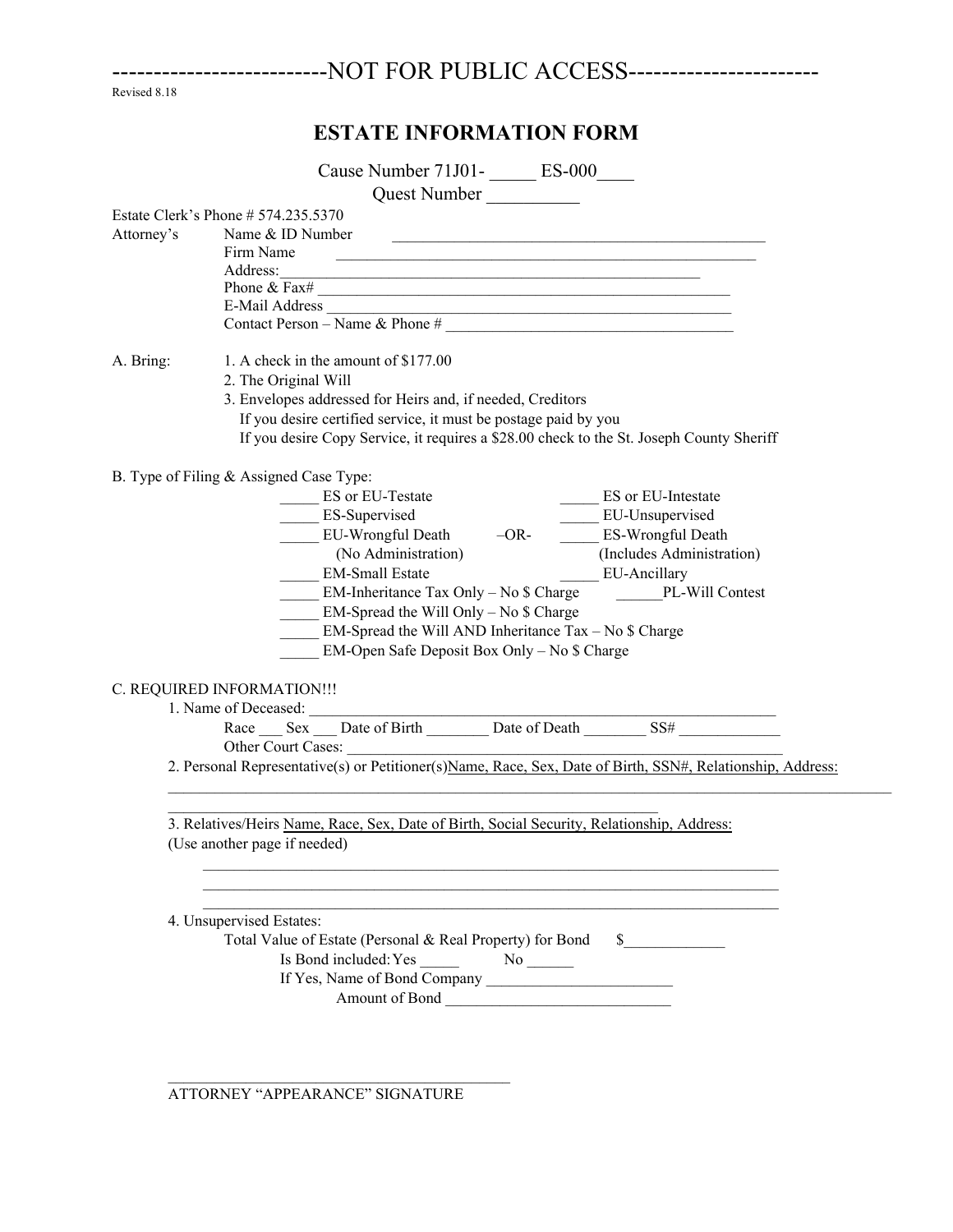<span id="page-3-0"></span>---------------------------NOT FOR PUBLIC ACCESS-------------------------

Revised 7.17

#### **GUARDIANSHIP INFORMATION FORM**

Cause Number 71J01-<br>
\_\_\_\_GU-000\_\_\_\_\_

Quest Number \_\_\_\_\_\_\_\_

### **ONE CHILD PER PAGE – WITH COMPLETE INFORMATION**

|                    | Guardianship Clerk's Phone # 574.235.5370 |                                 |      |                    |                                                                                                                       |
|--------------------|-------------------------------------------|---------------------------------|------|--------------------|-----------------------------------------------------------------------------------------------------------------------|
| Attorney's         |                                           |                                 |      |                    |                                                                                                                       |
|                    | Firm Name                                 |                                 |      |                    |                                                                                                                       |
|                    | Address                                   |                                 |      |                    |                                                                                                                       |
|                    | Phone & Fax #                             |                                 |      |                    | <u> 1989 - Johann Harry Harry Harry Harry Harry Harry Harry Harry Harry Harry Harry Harry Harry Harry Harry Harry</u> |
|                    | <b>E-Mail Contact</b>                     |                                 |      |                    |                                                                                                                       |
|                    |                                           | Contact Person - Name & Phone # |      |                    |                                                                                                                       |
| A. Bring           |                                           |                                 |      |                    |                                                                                                                       |
|                    |                                           |                                 |      |                    | 1. A Check in the amount of \$177.00 - Made Payable to: St. Joseph County Clerk                                       |
|                    |                                           |                                 |      |                    | 2. If return service is desired, a check in the amount of \$28.00 for the St Joseph County                            |
|                    |                                           |                                 |      |                    | Sheriff AND/OR postage-paid addressed certified envelopes must be provided.                                           |
| B. Type of Filing: |                                           |                                 |      |                    |                                                                                                                       |
|                    | $\equiv$ Minor                            |                                 |      | Minor's Compromise |                                                                                                                       |
|                    |                                           | ____ Incapacitation             |      | Minor's Claim      |                                                                                                                       |
| Covers:            |                                           | Person & Estate                 |      | Estate             | Person                                                                                                                |
|                    |                                           |                                 |      |                    |                                                                                                                       |
|                    | 1. Ward(s) Name:<br>Address:<br>Wards:    |                                 |      |                    |                                                                                                                       |
|                    |                                           |                                 |      |                    |                                                                                                                       |
|                    | 2. Other Court Cases:                     |                                 |      |                    |                                                                                                                       |
|                    | 3. Guardian(s) Name:                      |                                 |      |                    |                                                                                                                       |
|                    |                                           |                                 |      |                    |                                                                                                                       |
|                    |                                           |                                 |      |                    |                                                                                                                       |
|                    |                                           |                                 |      | Address:           |                                                                                                                       |
|                    |                                           |                                 |      |                    |                                                                                                                       |
|                    |                                           |                                 |      |                    |                                                                                                                       |
|                    |                                           |                                 |      |                    | 4. Relative(s) and/or Interested person(s): Name, Race, Sex, Date of Birth, Relationship, Address                     |
|                    |                                           |                                 | SS#: |                    |                                                                                                                       |
|                    |                                           |                                 |      |                    |                                                                                                                       |
|                    |                                           |                                 |      |                    |                                                                                                                       |
|                    |                                           |                                 |      |                    |                                                                                                                       |
|                    |                                           |                                 |      |                    |                                                                                                                       |
|                    |                                           |                                 |      |                    |                                                                                                                       |
|                    |                                           |                                 |      |                    |                                                                                                                       |

ATTORNEY'S "APPEARANCE" SIGNATURE

\_\_\_\_\_\_\_\_\_\_\_\_\_\_\_\_\_\_\_\_\_\_\_\_\_\_\_\_\_\_\_\_\_\_\_\_\_\_\_\_\_\_\_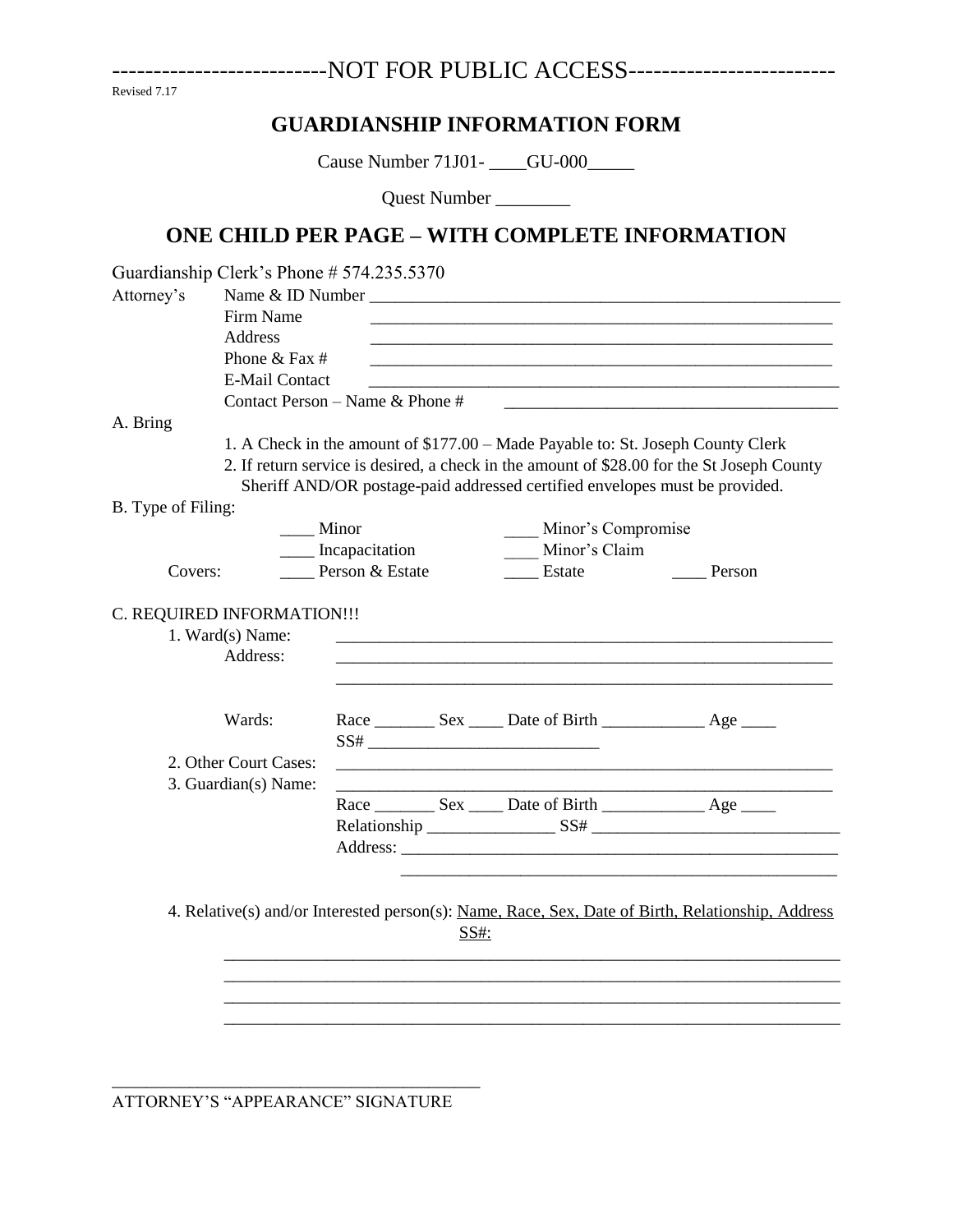<span id="page-4-0"></span>

| ----------------------NOT FOR PUBLIC ACCESS-------------------- |  |  |
|-----------------------------------------------------------------|--|--|
|-----------------------------------------------------------------|--|--|

| Revised 7.17 |  |
|--------------|--|
|              |  |

## **PATERNITY ISETS INFORMATION FORM**

Cause Number 71J01- - JP-000

|                    |                                                                                                                                                                                                             |      | Quest Number |                                                                                        |                                                                                                                       |
|--------------------|-------------------------------------------------------------------------------------------------------------------------------------------------------------------------------------------------------------|------|--------------|----------------------------------------------------------------------------------------|-----------------------------------------------------------------------------------------------------------------------|
| Attorney's         | Paternity Clerk's Phone # 574.235.5369<br>Name & ID Number<br>Firm Name<br>Address<br>Phone & Fax #<br><b>E-Mail Address</b>                                                                                |      |              |                                                                                        |                                                                                                                       |
|                    | <b>APPEARING FOR:</b>                                                                                                                                                                                       | Name |              | Relationship                                                                           | Address                                                                                                               |
| A. Bring           | 1. A check in the amount of \$195.00 (St. Joseph County Clerk)<br>2. A check in the amount of \$28.00 (Sheriff of St. Joseph County)<br>AND/OR postage-paid addressed certified envelopes must be provided. | Race | Sex          | Date of Birth                                                                          | Social Security #                                                                                                     |
| B. Type of Filing: | Establishment<br>Emancipation<br>$\frac{1}{2}$ Contempt<br>C. REQUIRED INFORMATION !!!<br>1. Other Court Cases:                                                                                             |      |              | ____ Modification/Visitation<br>____ Modification/Custody<br>____ Modification/Support | Other                                                                                                                 |
|                    | 2. Dependent #1 Name:<br>Address:                                                                                                                                                                           |      |              |                                                                                        | <u> 1989 - Johann Barn, amerikan bernama di sebagai bernama di sebagai bernama di sebagai bernama di sebagai bern</u> |
|                    | 3. Dependent #2 Name:<br>Address:                                                                                                                                                                           |      |              |                                                                                        |                                                                                                                       |
|                    | 4. Custodial Parent Name:<br>Address:                                                                                                                                                                       |      |              |                                                                                        |                                                                                                                       |
|                    | Address:<br>6. Other Person W/Custody:                                                                                                                                                                      |      |              |                                                                                        | Race: Sex Date of Birth Social Security                                                                               |
|                    |                                                                                                                                                                                                             |      |              | Race _______ Sex _____ Date of Birth                                                   | Name:                                                                                                                 |

\_\_\_\_\_\_\_\_\_\_\_\_\_\_\_\_\_\_\_\_\_\_\_\_\_\_\_\_\_\_\_\_\_\_\_\_\_\_\_\_ ATTORNEY'S "APPEARANCE" SIGNATURE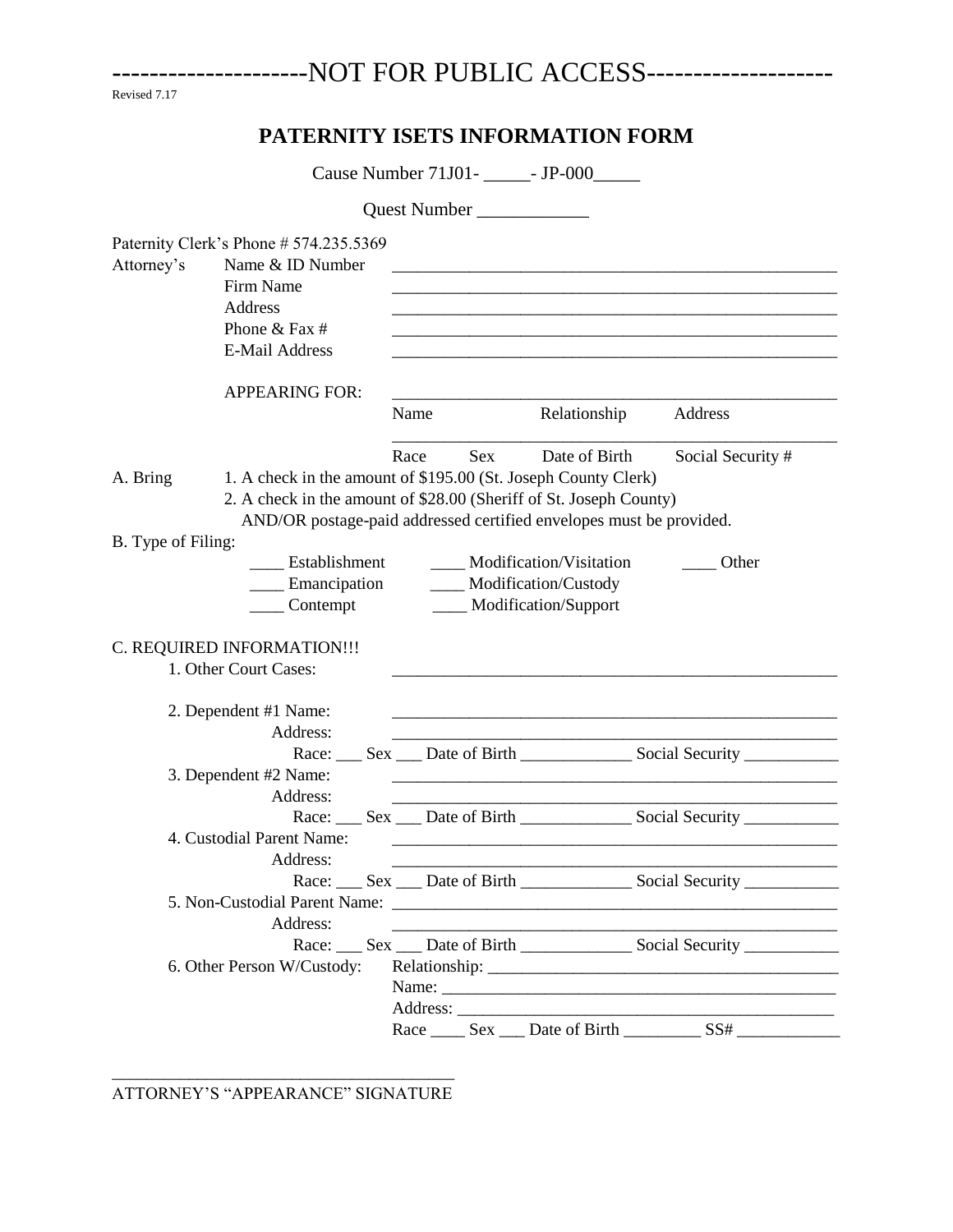Revised 7.17

#### TRUST INFORMATION FORM

Cause Number 71J01- \_\_\_\_\_ TR-000\_\_\_\_\_\_

Quest Number

Trust Clerk's Phone # 574.235.5370

<span id="page-5-0"></span>--------------------

Attorney's Name & ID Number Firm Name Address Phone & Fax  $#$ 

**E-Mail Address** 

#### A. Bring

- 1. A check in the amount of \$177.00
- 2. If return service is desired, a check in the amount of \$28.00 (Sheriff of St. Joseph Sheriff) AND/OR Postage-paid addressed certified envelopes must be provided.

| B. Specific Name of Trust:     |                                                                     |
|--------------------------------|---------------------------------------------------------------------|
| C. Information Needed:         |                                                                     |
| 1. Trustee's Name:<br>Address: |                                                                     |
| $Trustee(s)$ :                 | Race ________ Sex _____ Date of Birth _______________ Age _________ |
| 2. Other Court Cases:          |                                                                     |
| 3. Beneficiary $(s)$ :         | Name, Race, Sex, Date of Birth, SS#, Relationship, & Address:       |
|                                |                                                                     |
|                                |                                                                     |
|                                |                                                                     |
|                                |                                                                     |

ATTONREY'S "APPEARANCE" SIGNATURE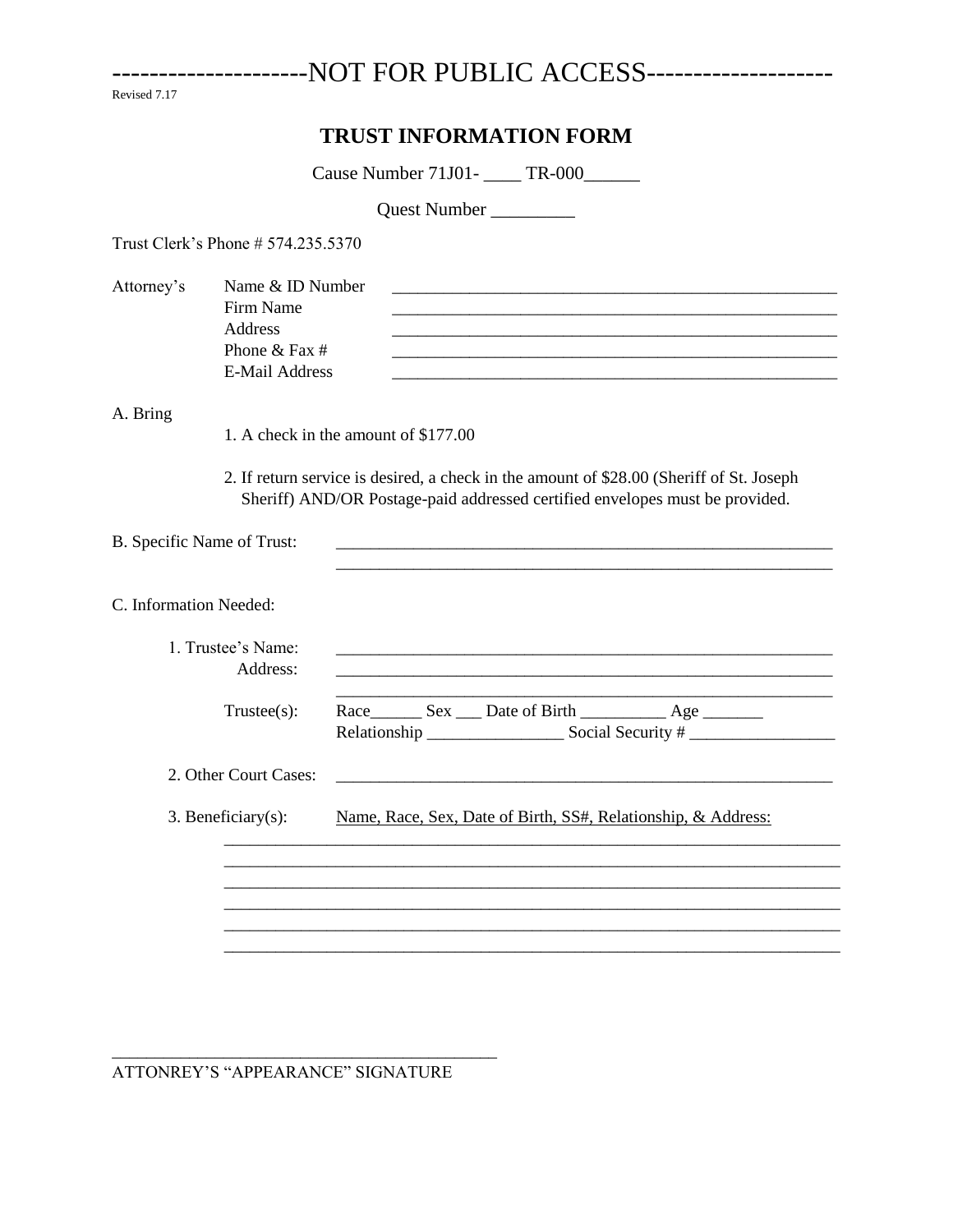<span id="page-6-0"></span>

|              |          |                                                       |                       |            |                                                                              | NOT FOR PUBLIC ACCESS--------------------                                                                            |
|--------------|----------|-------------------------------------------------------|-----------------------|------------|------------------------------------------------------------------------------|----------------------------------------------------------------------------------------------------------------------|
| Revised 7.17 |          |                                                       |                       |            |                                                                              |                                                                                                                      |
|              |          |                                                       |                       |            | <b>JM OR MI INFORMATION FORM</b>                                             |                                                                                                                      |
|              |          |                                                       |                       |            | Cause Number 71J01-<br>_______ JM-000________                                |                                                                                                                      |
|              |          |                                                       |                       |            | Cause Number 71J01-<br>MI-000                                                |                                                                                                                      |
|              |          |                                                       |                       |            | Quest Number                                                                 |                                                                                                                      |
| Attorney's   |          |                                                       |                       |            |                                                                              |                                                                                                                      |
|              |          | Firm Name                                             |                       |            |                                                                              | <u> 1989 - Johann John Stone, markin film ar yn y brenin y brenin y brenin y brenin y brenin y brenin y brenin y</u> |
|              |          | Addresses                                             |                       |            |                                                                              |                                                                                                                      |
|              |          |                                                       |                       |            |                                                                              |                                                                                                                      |
|              |          |                                                       |                       |            |                                                                              |                                                                                                                      |
|              |          | <b>APPEARING FOR:</b>                                 |                       |            |                                                                              |                                                                                                                      |
|              |          |                                                       | Name                  |            | Relationship                                                                 | Address                                                                                                              |
|              |          |                                                       | Race                  | <b>Sex</b> | Date of Birth                                                                | Social Security #                                                                                                    |
| A. Bring:    |          |                                                       |                       |            |                                                                              |                                                                                                                      |
|              |          |                                                       |                       |            | 1. A check in the amount of \$176.00(JM cases) and \$157.00 (MI cases)       |                                                                                                                      |
|              |          |                                                       |                       |            |                                                                              | 2. If return service is desired, a check in the amount of \$28.00 for the St. Joseph County                          |
|              |          |                                                       |                       |            | Sheriff AND/OR postage-paid addressed certified envelopes must be provided.  |                                                                                                                      |
|              |          | B. Type of Filing: A. ____ JM – Example:              | Administrative Rule 8 | consent    | B. ____ MI – Civil cases other than those specifically identified by Indiana | Grandparent Visitation, Public Record Request, Sealing<br>& Expunging Adjudicated Juvenile Records, Abortion         |
|              |          |                                                       |                       |            |                                                                              |                                                                                                                      |
|              |          |                                                       |                       |            | D. State the objective of this action:                                       |                                                                                                                      |
|              |          |                                                       |                       |            |                                                                              |                                                                                                                      |
|              |          |                                                       |                       |            |                                                                              |                                                                                                                      |
| F. Parties:  |          |                                                       |                       |            |                                                                              |                                                                                                                      |
| 1.           | Name:    |                                                       |                       |            |                                                                              |                                                                                                                      |
|              | Address: |                                                       |                       |            |                                                                              |                                                                                                                      |
|              |          |                                                       |                       |            |                                                                              | Race Sex __ Date of Birth _____________ Age ______ Relationship _________________                                    |
| 2.           |          | Family Members or Interested Persons:                 |                       |            |                                                                              |                                                                                                                      |
|              |          | Name, Address, Race, Sex, Date of Birth, Relationship |                       |            |                                                                              |                                                                                                                      |
|              |          |                                                       |                       |            |                                                                              |                                                                                                                      |
|              |          |                                                       |                       |            |                                                                              |                                                                                                                      |

ATTORNEY'S "APPEARANCE" SIGNATURE

\_\_\_\_\_\_\_\_\_\_\_\_\_\_\_\_\_\_\_\_\_\_\_\_\_\_\_\_\_\_\_\_\_\_\_\_\_\_\_\_\_\_\_\_\_\_\_\_